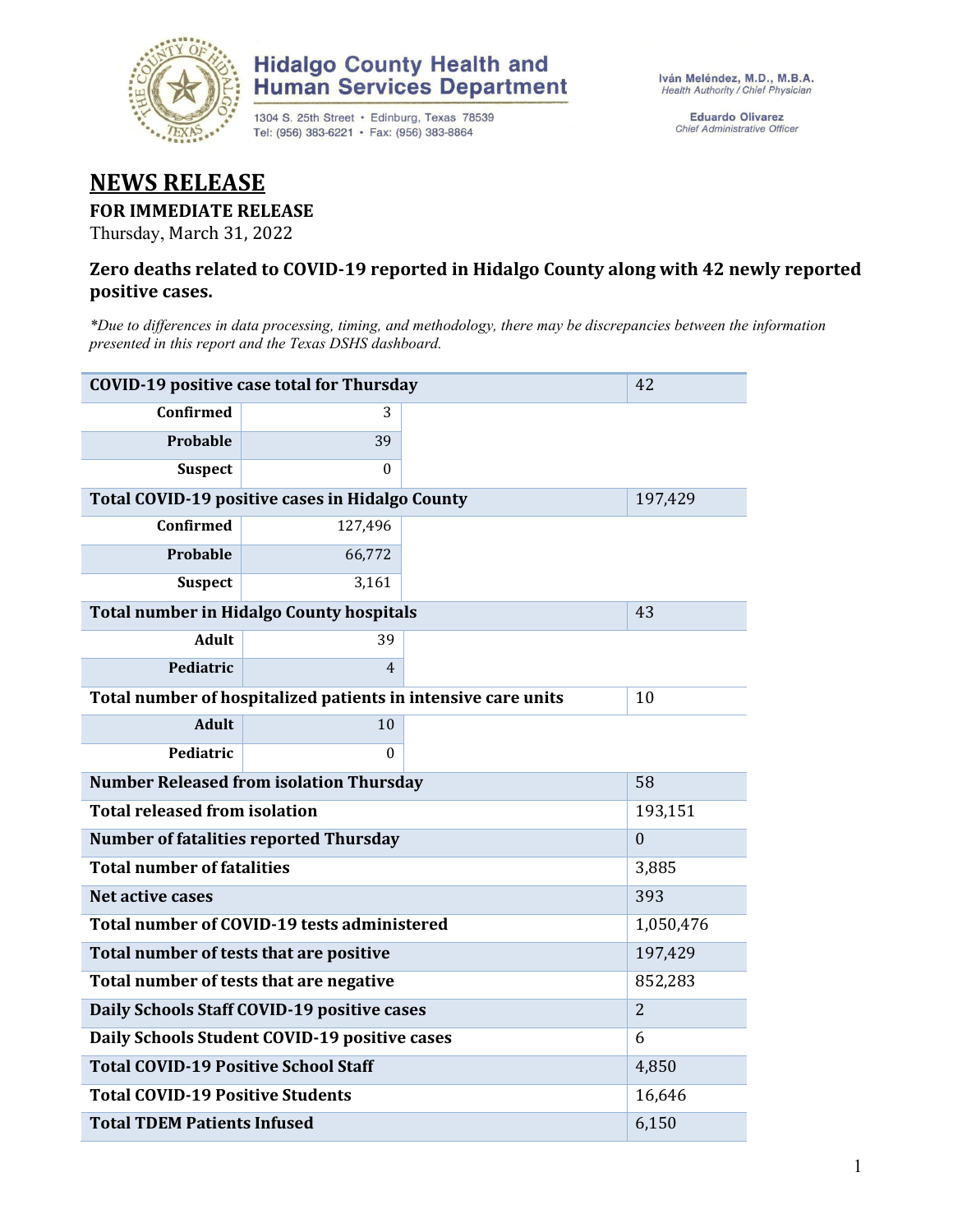

## **Hidalgo County Health and Human Services Department**

1304 S. 25th Street · Edinburg, Texas 78539 Tel: (956) 383-6221 · Fax: (956) 383-8864

Iván Meléndez, M.D., M.B.A. Health Authority / Chief Physician

> **Eduardo Olivarez** Chief Administrative Officer

*Hidalgo County uses the case status definition provided by the Texas Department of State Health Service's 2020 Epi Case Criteria Guide revised November 2020.*

- *1. Confirmed: A person who has tested positive through a molecular or PCR (oral or nasal swabs) test that looks for the presence of the virus's genetic material.*
- *2. Probable: A person who meets presumptive laboratory evidence through detection of COVID-19 by antigen test in a respiratory specimen.*
- *3. Suspect: A person who meets supported laboratory evidence through detection of specific antibodies in serum, plasma, whole body, and no prior history of being confirmed or probable case.*

*For more information of case status definition for COVID-19, please refer to:*

<https://www.dshs.state.tx.us/IDCU/investigation/epi-case-criteria-guide/2020-Epi-Case-Criteria-Guide.pdf>

Case Breakdown by Age Group:

| <b>Age Range</b> | <b>Number of Cases</b> |  |  |  |
|------------------|------------------------|--|--|--|
| $0 - 11$         | 7                      |  |  |  |
| $12 - 19$        | 4                      |  |  |  |
| 20s              | 2                      |  |  |  |
| 30 <sub>s</sub>  | 3                      |  |  |  |
| 40s              | 3                      |  |  |  |
| 50s              | 4                      |  |  |  |
| 60s              | 5                      |  |  |  |
| $70+$            | 14                     |  |  |  |
| Total:           | 42                     |  |  |  |